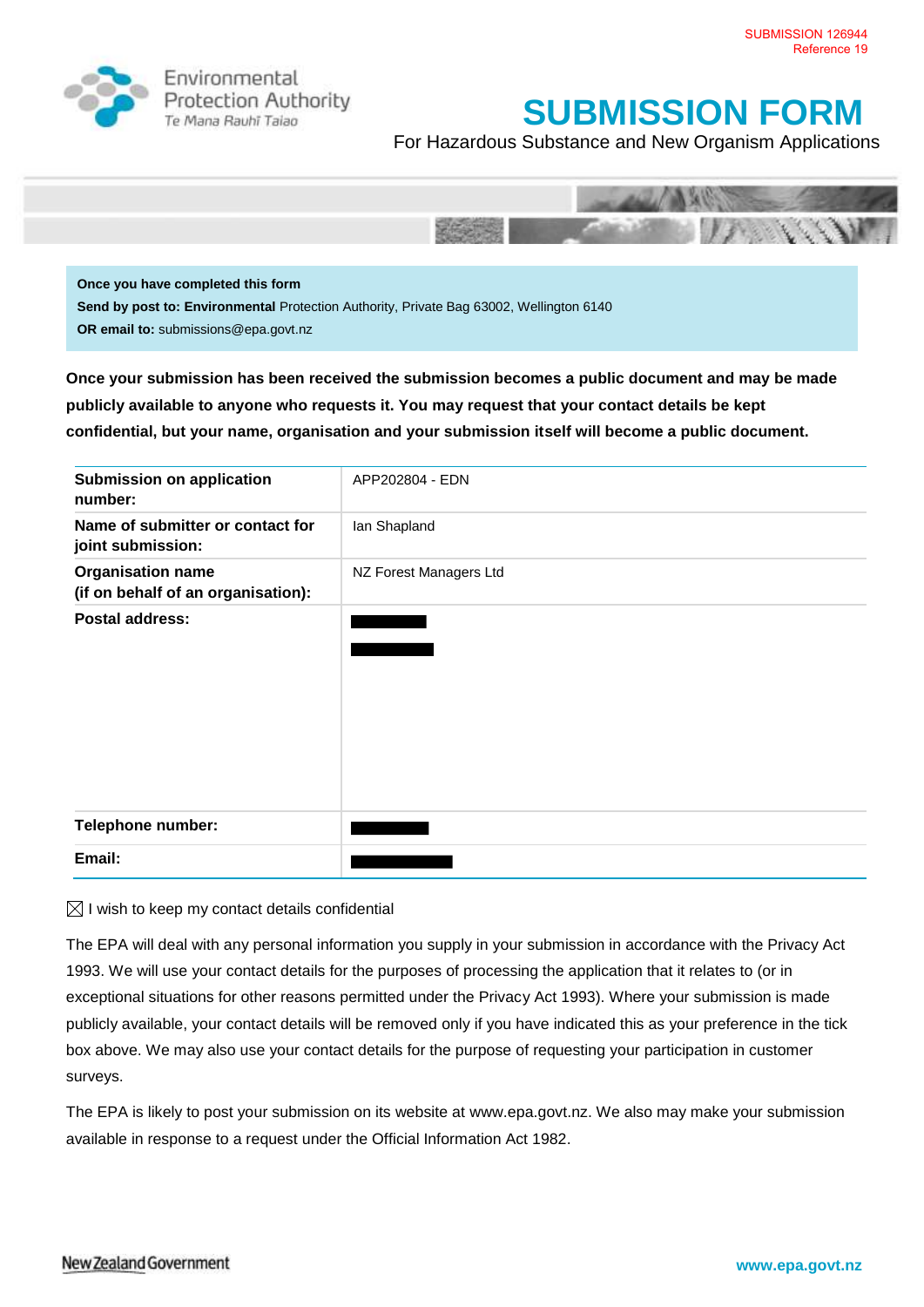**Submission Form**

**2** 

 $\boxtimes$  I support the application

 $\Box$  I oppose the application

 $\Box$  I neither support or oppose the application

## **The reasons for making my submission are**<sup>1</sup> **: (further information can be appended to your submission, see footnote).**

NZ Forest Managers Ltd (NZFM) is a privately owned company established in 1989. We are a specialised contract forest management organisation that provides commercial forest owners with a comprehensive management service covering the full range of operations from forest development, protection and investment through to harvesting and marketing. NZFM is located in Turangi and employs approximately 25 salaried staff and has a total workforce of up to 300 people across all forest activities.

NZFM manages approximately 56,000 hectares of exotic plantation forest. We undertake the commercial harvest and marketing of up to 1 million m3 of logs per annum, realising around \$100 M NZD in revenue for our clients. One third of the harvested volume is exported, while the remaining two thirds is sold to domestic customers.

NZFM trades in forest produce on the client's behalf only and as a manager of long term investments it is our responsibility to maximise the financial returns for our clients. Exporting logs is important to our business and although China is not our sole export customer, the potential future use of ethanedinitrile (EDN) for phytosanitary treatment of logs sold into both the India and China markets would be invaluable.

The majority of the forests managed by NZFM are certified by the Forest Stewardship Council. The NZFM FSC certificate requires us as a forest manager to be minimising the amount of highly hazardous chemicals used within the forest. Being a FSC certificate holder also means that we are always looking for alternatives to highly hazardous chemicals used in all facets of the forest industry, be they alternative treatment methods for the forest crop or less hazardous chemical fumigants such as EDN.

As a signatory to the United Nations' Montreal Protocol on Substances that Deplete the Ozone Layer (1989) and the Vienna Convention for the Protection of the Ozone Layer (1988), which are both committed to stopping depletion of the ozone layer, New Zealand has committed to no methyl bromide emissions beyond 2020. Despite the research into alternatives that has been undertaken since 2010 there has only been one practical alternative fumigant identified to date, this is EDN. The fact that EDN is the only practial option available makes it vitally important for the export of forest products from New Zealand.

As an independent manager exporting forest products on behalf of its clients, NZFM considers the approval of EDN as an altenative fumigant in NZ essential to the ability to market exotic plantation logs to India and China, which currently rely on the use of methly bromide or phosphine for phytosanitary treatment.

**All submissions are taken into account by the decision makers. In addition, please indicate whether or not you also wish to speak at a hearing if one is held.**

I wish to be heard in support of my submission (this means that you can speak at the hearing)

 $\boxtimes$  I do not wish to be heard in support of my submission (this means that you cannot speak at the hearing)

**If neither box is ticked, it will be assumed you do not wish to appear at a hearing.**

 $\overline{a}$ 

<sup>&</sup>lt;sup>1</sup> Further information can be appended to your submission, if you are sending this submission electronically and attaching a file we accept the following formats – Microsoft Word, Text, PDF, ZIP, JPEG and JPG. The file must be not more than 8Mb.